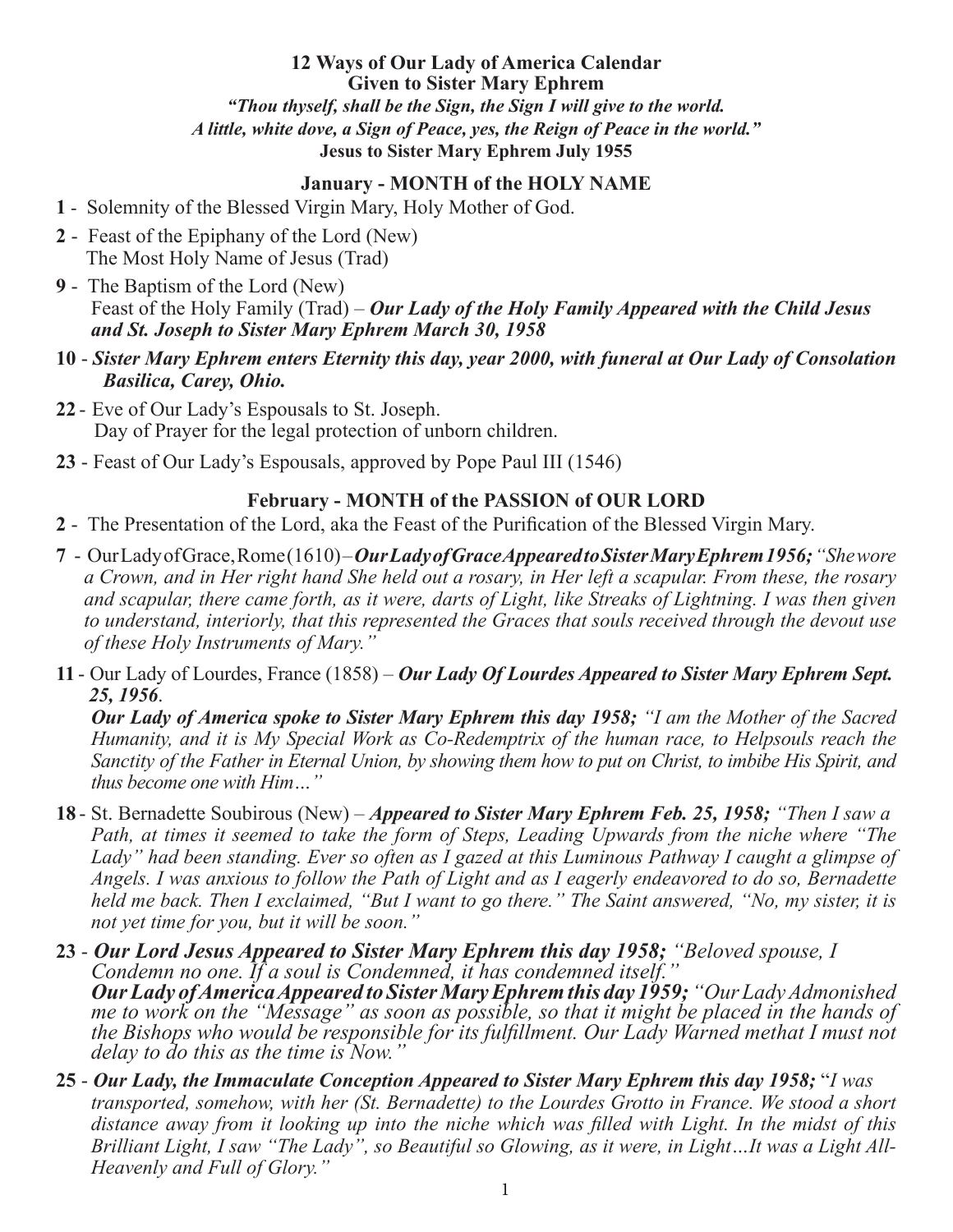### **March - MONTH of ST. JOSEPH**

- **3** Our Lady of Angels of Toulouse, France see Aug. 2
- **11** *Our Lady of America spoke to Sister Mary Ephrem this day 1958; "My Holy Spouse has an important part to play in bringing peace to the world." St. Joseph spoke and Revealed His Heart same day 1958.*
- **18** Our Lady of Mercy of Savona
- **19** Feast of St. Joseph *St. Joseph Appeared to Sister Mary Ephrem and she saw the Holy Spirit in the form of a Dove above him this day 1958; "Thus should he be Honored whom the King Desires to Honor."*
- **24** St. Gabriel the Archangel *Appeared to Sister Mary Ephrem Nov. 20, 1955*
- **25** The Annunciation
- **30** *Our Lady of the Holy Family Appeared with the Child Jesus and St. Joseph to Sister Mary Ephrem his day 1958; "Jesus had the appearance of a boy of about fifteen or sixteen years old. He spoke to me first. It was about the sanctification of the family. Our Lady and St. Joseph also spoke to me concerning the same subject and also about the Divine Indwelling."*

# **April - MONTH of the HOLY EUCHARIST**

- **4** Our Lady of Grace, Normandy, France see Feb. 7
- **5** Apparition of Our Lady to Pope Honorius IV in Confirmation of the Order of Our Lady of Mount Carmel see July 16<sup>th</sup>
- **5** Our Lady of Divine Providene, Cussanio, Italy (1856)
- **6** Our Lady of the Conception, Flanders (1553)
- **8** Seven Sorrows of the Blessed Virgin Mary (Trad)
- **16** Holy Saturday Easter Vigil

St. Bernadette Soubirous (Trad) – *Appeared to Sister Mary Ephrem Feb. 25, 1958 Our Lord Jesus Appeared to Sister Mary Ephrem this day 1954; "The night of Good Friday, Our Lord came to me and stood by my bed. He was Wearing a Crown of Thorns and in His Hands He held another. He looked at me. Then extending it towards me He asked if I would be willing to wear it for His sake."*

- **21** Institution of the Confraternity of the Immaculate Conception, Toledo, Spain (1506) see Feb. 25
- **24** 2nd Sunday of Easter or Divine Mercy Sunday

*Our Lady of America Appeared to Sister Mary Ephrem this day 1957 in the morning; "I saw Our Lady surrounded by Legions of Angels, at their head, St. Michael. Our Lady presented me with the Lily She was holding, and said to me, 'Take it and cherish it. It is the Sign with which I Mark My children.'"*

*Our Lady, Mother of Sorrows Appeared to Sister Mary Ephrem this day 1957 at night; "I am indeed the Mother of Sorrows, and it is my children who pierce My Heart."*

## **May** - **MONTH of OUR LADY**

- **1** Our Lady Queen of the May see May 31 St. Joseph the Workman – see March 19
- **5** Our Lady Queen of the Apostles *Our Lady, Mother of Mercy Appeared to Sister Mary Ephrem this day 1957 – 2 Sunday after Easter that year; "I am the Mother of Mercy. Under My Mantle I will hide My children. The Justice of God will not reach them if they seek refuge 'neath1 the Protection of My Mercy."*
- **8** Apparition of St. Michael the Archangel (Hist 525)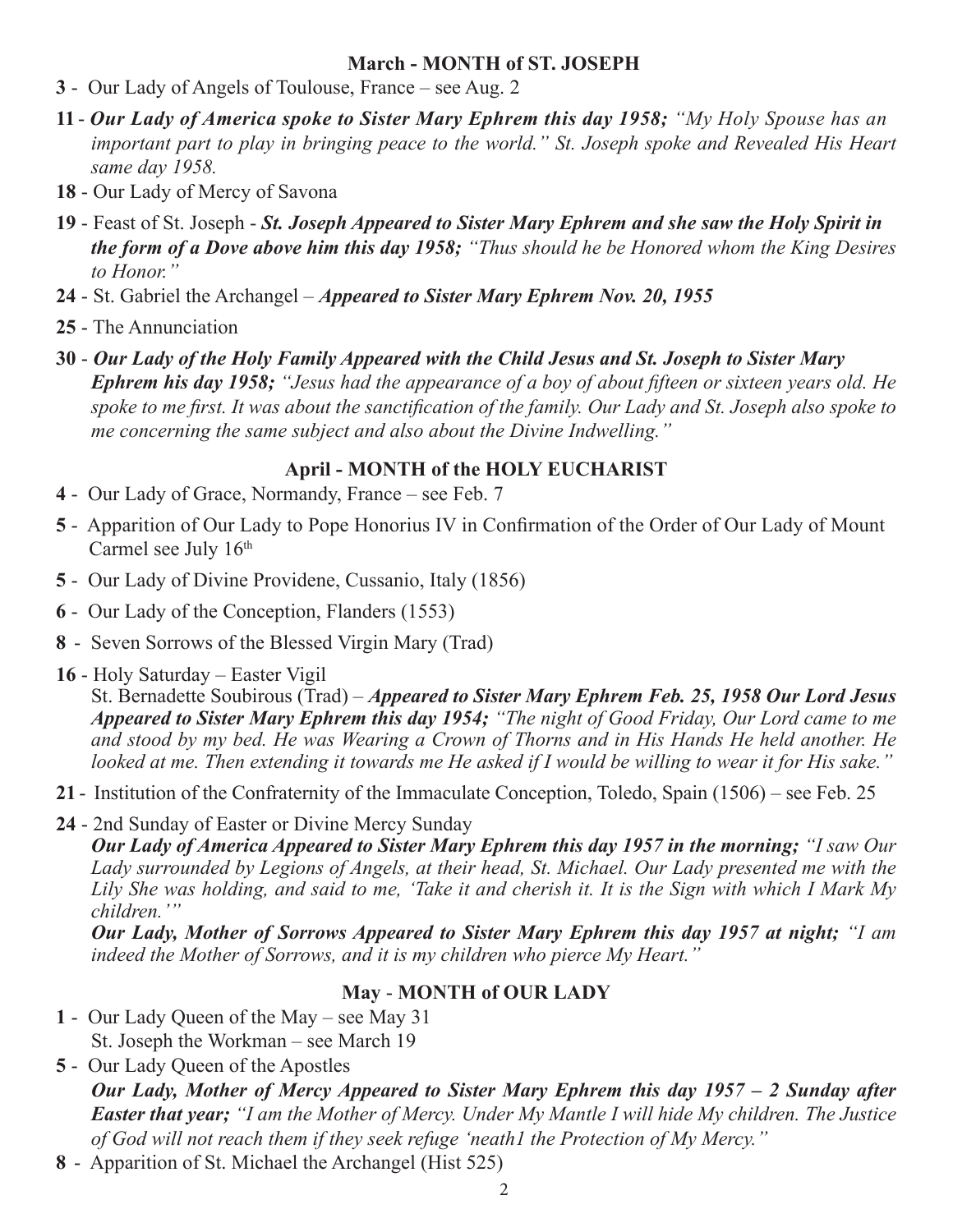*Archangel Michael Appeared to Sister Mary Ephrem this day 1957; "Write! I am Michael, Angel Captain of the Lord God of Hosts…" and "My little sister, you must carry this Torch through the world." 1958* Mother's Day

- **13** Our Lady of Fatima see Oct. 13 Our Lady of the Most Blessed Sacrament (Trad)
- **22** *Our Lord Jesus Appeared to Sister Mary Ephrem this day 1954; "My little white dove, if the world is dying, it is because it will not let Me give it Life." "I AM the Resurrection and the Life, and unless souls seek their life in Me, they will find only death and destruction."*
- **28** Our Lady Queen of the Apostles (Trad)
- **30** St. Joan of Arc *St. Michael called Sister Mary Ephrem "little joan" 1955*
- **31**  Feast of the Visitation of the Blessed Virgin Mary to St. Elizabeth Queenship of the Blessed Virgin Mary (Trad) Our Lady Mediatrix of All Graces Our Lady of All Nations

*Our Lady The Queen Of Heaven Appeared to Sister Mary Ephrem this day 1957; "Our Lady held in both hands a gold casket which seem to be overflowing with Sparkling Gems of every sort. Her Whole Bearing was Most Queenly and Regal. Yet Her Smile was that of a Loving Queen-Mother, Most Eager and Anxious to Bestow Her Treasures upon her children. Then, She spoke: "I am the Queen of Heaven. These Jewels are the Graces with which I Adorn My subjects. My Son Wills that All Grace should come through Me as through a Living Channel."*

## **June - MONTH of the SACRED HEART**

- **1** Archbishop Paul F. Leibold enters Eternity this day 1972
- **6** -Blessed Virgin Mary, Mother of the Church (New)
- **8** Mary, Mediatrix of All Graces (Trad)
- **9**  Our Lady, Virgin Mother of Grace St. Ephrem of Syria, Doctor, who wrote "Prayer of Praise to the Blessed Virgin Mary"
- **12** Trinity Sunday *Sister Mary Ephrem was Baptized at Holy Trinity Catholic Church 1916*
- **19** Most Holy Body and Blood of Christ (Corpus Christi)
- **24** Most Sacred Heart of Jesus (New)
- **25** Divine Motherhood of Our Lady, declared at the Council of Ephesus in 431 Our Lady Queen of Peace Immaculate Heart of Mary (New)
- **26**  *Mother Brunner Foundress of the Sisters of the Precious Blood Appeared to Sister Mary Ephrem along with many original Sisters this day 1958; "You are their crown. In you they will be glorified… Long have I prayed both on earth and in Heaven that God would Mark the Community, that through me, so humble an instrument He brought into being, with a very special mission and Grace. My desires have been realized in you, cherished daughter."*
- **27** Our Lady of Perpetual Help (13th C.) *Appeared to Sister Mary Ephrem Possibly 1956;* "I am Our Lady of Perpetual Help. I will help you always."

## **July** - **MONTH of the MOST PRECIOUS BLOOD**

Our Lord Jesus to Sister Mary Ephrem: "Ask Me not for a sign. Wouldst thou be as the Scribes and Pharisees or even as My Apostles, always seeking signs? What I ask of thee is Faith, that deep, strong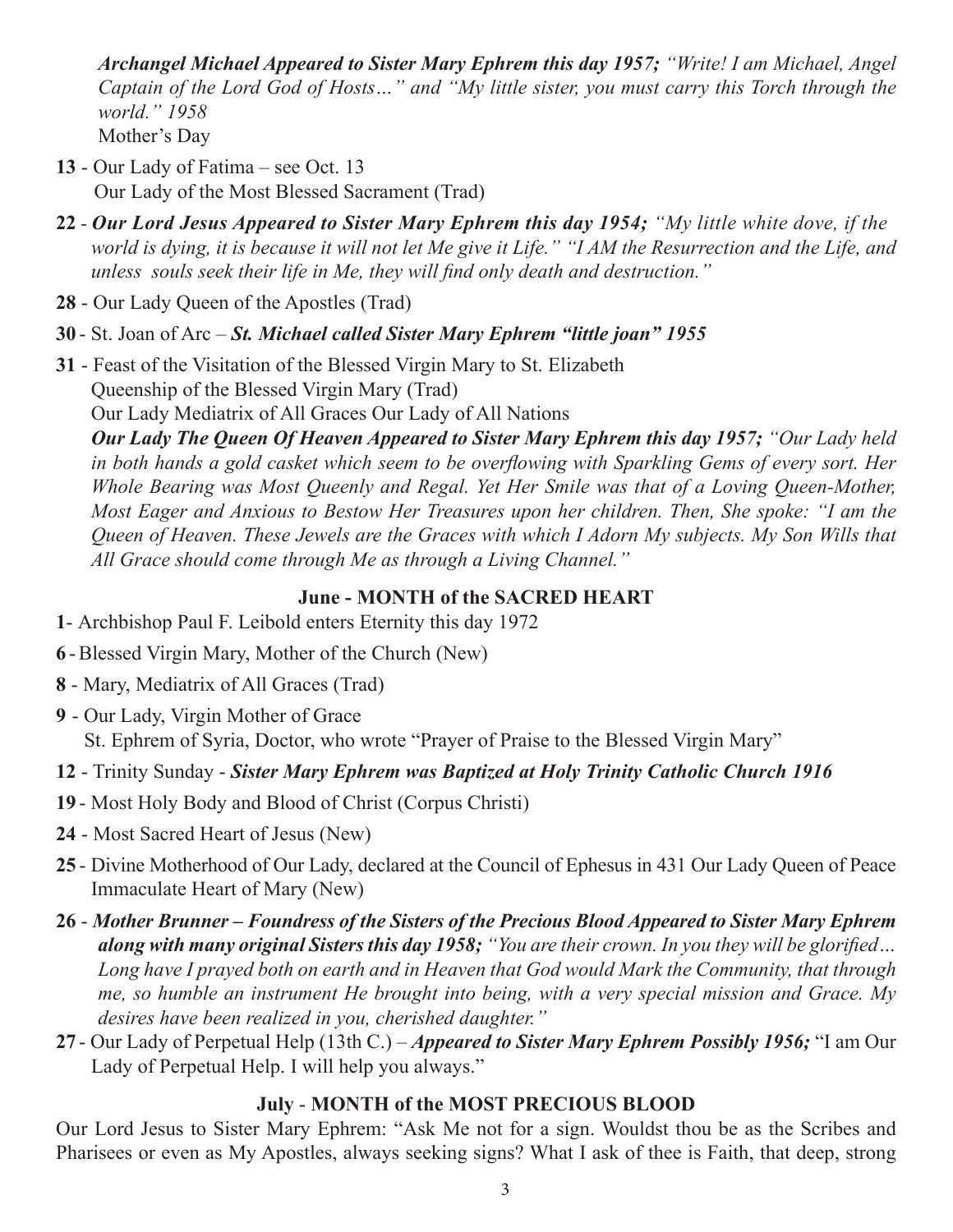Faith that seeks no Signs but only Believes. **Thou thyself, shall be the Sign, the Sign I will give to the world. A little, white dove, a Sign of Peace, yes, the Reign of Peace in the world.**" July 1955

- **1** Feast of the Most Precious Blood of Our Lord Jesus Christ (Trad) *Our Lady of Precious Blood Appeared to Sister Mary Ephrem 1956; Sister Mary Ephrem entered the Order of Sisters of Precious Blood on the Feast of the Most Holy Name of Mary, Sept. 12, 1930.*
- **2** Visitation of the Blessed Virgin Mary to St. Elizabeth (Trad)
- **11** to **14** Jesus spoke to Sister Mary Ephrem each day 1954; "I AM a Beggar for love…" "Blessed are the homes that honor My Name and the Name of My Father…"
- **16** Our Lady of Mt. Carmel, Feast of the Brown Scapular (1251) **Our Lady of Mt. Carmel Appeared to Sister Mary Ephrem 1956;** *"She was holding the Divine Child and both He and His Mother were wearing a Crown. She was Aiding the souls in Purgatory, especially those who had been faithful in the wearing of Her scapular."*
- **17** The Humility of the Blessed Virgin
- **18** - *Jesus spoke "Oh the pride of souls. How they resist My Grace. Oh My Priests, My Religious…" 1959*  \*Saturday before the fourth Sunday of July - Mother of Mercy

# **August - MONTH of the IMMACULATE HEART of MARY**

- **2**  Our Lady of Angels, Assisi, Italy (13th C.) *Our Lady of America surrounded by Legions of Angels Appeared to Sister Mary Ephrem April 24, 1957 Sister Mary Ephrem was born August 2, 1916 in Brooklyn, NY*
- **10** Institution of the Order of Our Lady of Mercy, Barcelona, Spain (1218)
- **15** Solemnity of the Assumption of the Blessed Virgin Mary into Heaven (Instituted by Pope Leo IV in 847) Feast of Our Lady of the Divine Will Dormition of Our Lady (Eastern Rites)
- **22** Queenship of the Blessed Virgin Mary Octave of the Assumption Feast of the Immaculate Heart of Mary (Trad)

*Our Lady of America Appeared to Sister Mary Ephrem this day 1957: "My Immaculate Heart is the Channel through which the Graces of the Sacred Heart are given to men."*

**27** - Seven Joys of the Blessed Virgin Mary (Annunciation, Visitation, Birth of Jesus, Adoration of the Magi, Finding in the Temple, Resurrection, Assumption)

# **September - MONTH of OUR LADY of SORROWS**

- **8** The Nativity of the Blessed Virgin Mary (15 B.C.)
- **12** The Most Holy Name of Mary *Sister Mary Ephrem entered the Convent September 12, 1930 at the age of fourteen*
- **15** Feast of Our Lady of Sorrows (Presentation in the Temple, Flight into Egypt, Loss in the Temple, Way of the Cross, Jesus dying on the Cross, Jesus laid in Her arms, Jesus laid in the Tomb.) *Our Lady, Mother of Sorrows Appeared to Sister Mary Ephrem April 24, 1957*
- **22** The Giving of the Name of Mary to Our Lady by St. Ann, Her mother.
- **25** *Our Lady of Lourdes Appeared to Sister Mary Ephrem this day 1956 in the Rome City chapel; Our Lady Promised that greater miracles than those in Lourdes and Fatima would be granted in America, the United States in particular, if we do as She desires.*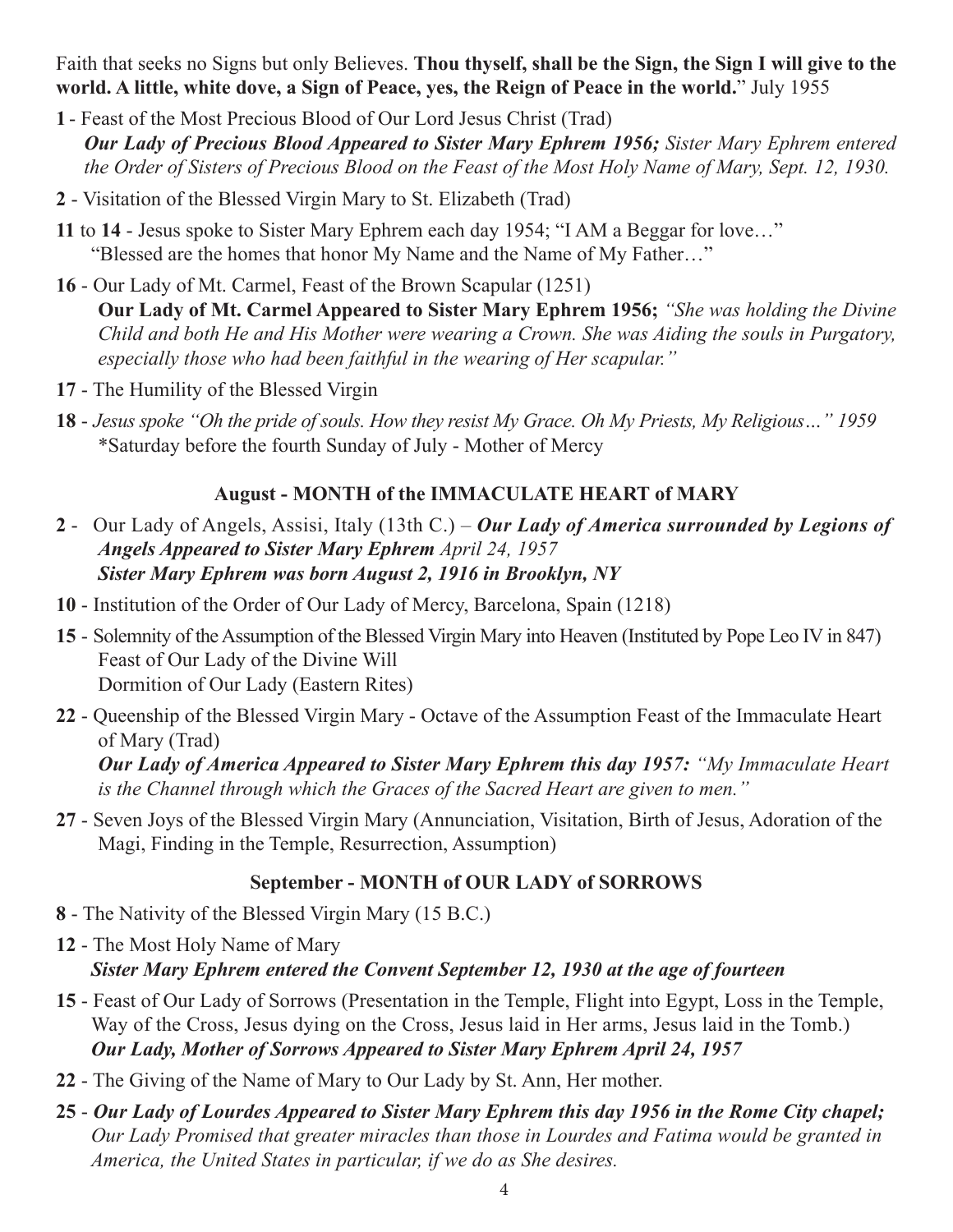# **26** - Sts. Isaac Jogues, John de Brebeuf and Companions (North American Martyrs) (Trad)

*Our Lady of America first Appeared to Sister Mary Ephrem this day 1956 in the Rome City chapel; "I Desire, through My children of America, to further the cause of faith and purity among peoples and Nations. Let them come to Me with confidence and simplicity, and I, their Mother, will Teach them to become pure Like to My Heart that their own hearts may be more pleasing to the Heart of My Son."*  (Image: Our Lady of America at the North American Shrine 2021.) *Our Lady of America spoke through Sister Mary Ephrem to Her beloved sons, the Priests on the first anniversary of Her pparition 1957.*

**27** - *Our Lady of America Appeared again In the Rome City chapel this day 1956; "I Come to you, oh children of America, as a Last Resort. I Plead with you to listen to My Voice… Be My army of chaste soldiers, ready to fight to the death to preserve the purity of your souls. I am the Immaculate One, Patroness of your Land. Be My faithful children as I have been your Faithful Mother."*



**29** - Michaelmas Day (Trad) Dedication of the Basilica of St. Michael the Archangel.

### **October - MONTH of the HOLY ROSARY**

- **2** The Holy Guardian Angels; *Sister Mary Ephrem teaches "the little children to have a great devotion to the Holy Angels, especially their Guardian Angel and St. Michael. We say the rayer to St. Michael every day in the classroom."*
- **5** *Our Lady of America Appeared to Sister Mary Ephrem this day 1956; "I felt suddenly urged to write a prayer to Our Lady, Patroness of our land…Our Lady came to me. She stood at my right side very close to me. Though I did not hear any words, the thoughts came nto my mind one after the other, and I wrote without stopping until the prayer was finished."*
- **7** Feast of Our Lady of the Rosary *Our Lady of America Appeared to Sister Mary Ephrem this day 1957; "Making the rosary a family prayer is very pleasing to Me."*
- **11** - Feast of the Divine Maternity of Our Lady.
- **13** Our Lady of Fatima, Miracle of the sun. *Our Lady of America Appeared to Sister Mary Ephrem this day 1956; "Holding a replica of the Shrine of the Immaculate Conception, "This is My Shrine, My daughter, I am very Pleased with it. Tell My children I thank them. Let them finish it quickly and make it a place of pilgrimage. It will be a place of Wonders. I Promise this."*
- **16** The Purity of the Blessed Virgin Mary
- **19** Sts. Isaac Jogues, John de Brebeuf and Companions (North American Martyrs) (New)
- **30** Feast of Christ the King (Trad)

### **November - MONTH of the HOLY SOULS**

- **15** *Our Lady of America Appeared to Sister Mary Ephrem this day 1956; "She Taught me this little prayer, "By Thy Holy and Immaculate Conception, O Mary, deliver us from evil."*
- **20** Christ, King of the Universe (New) *Angel Gabriel Appeared to Sister Mary Ephrem this day 1955; "I am the Angel Gabriel. I have come to tell you that Our Lord is Pleased with your effort to do good. He asks that you go to His Mother and learn great purity of heart."*